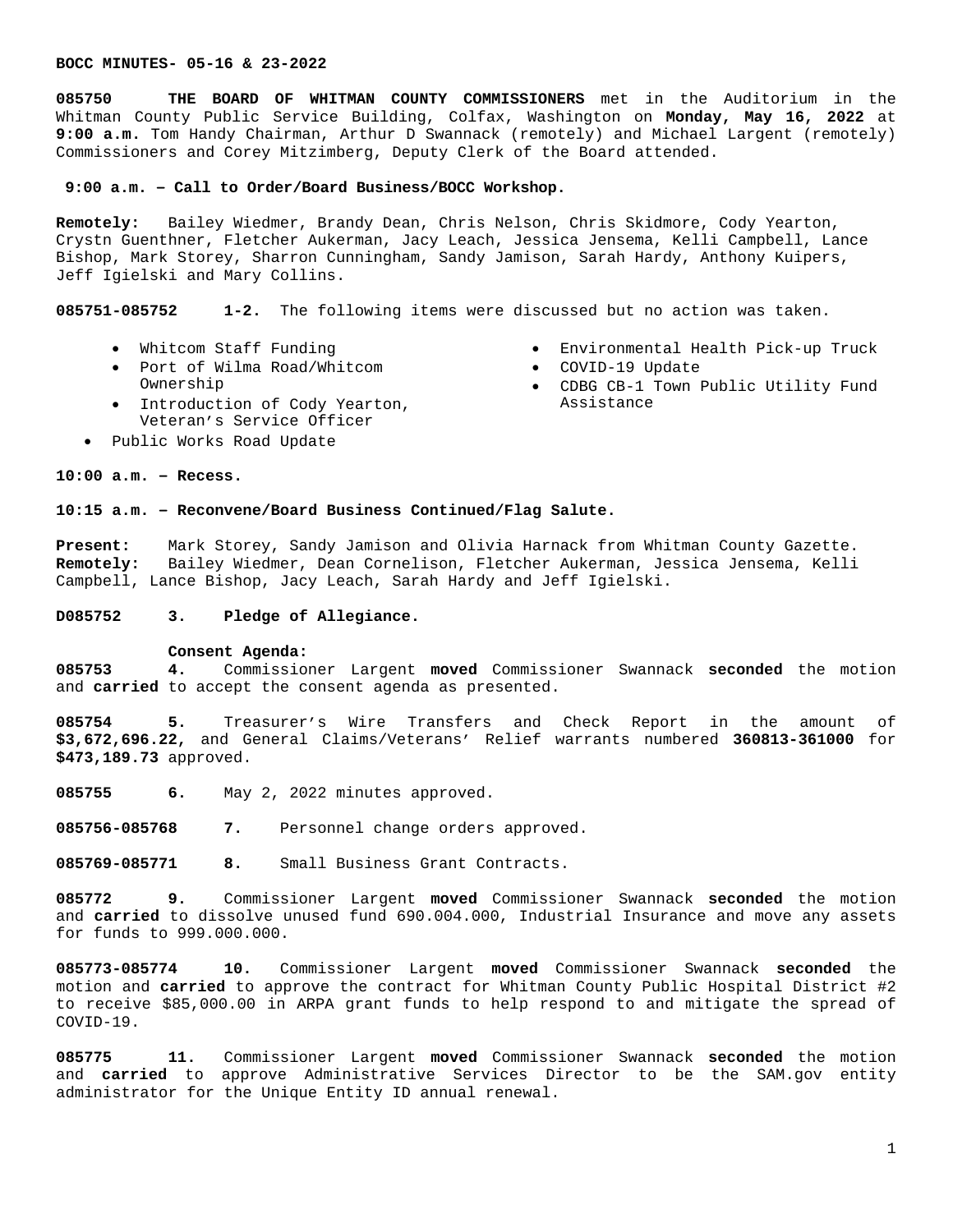**085776 12.** Commissioner Largent **moved** Commissioner Swannack **seconded** the motion and **carried** to approve the updates to Whitman County Policy, POL-201-HR Filling Vacant Positions.

**085777 13.** Commissioner Largent **moved** Commissioner Swannack **seconded** the motion and **carried** to approve the updates to Whitman County Policy, POL-4000-HR Bloodborne Pathogen Exposure Control Plan.

**085778 14.** Commissioner Largent **moved** Commissioner Swannack **seconded** the motion and **carried** to authorize publishing a notice of hearing for the 2022-2023 Community Development Block Grant-Public Service (CDBG-PS) project.

**085779 15.** Commissioner Largent **moved** Commissioner Swannack **seconded** the motion and **carried** to approve an extension to Downtown Colfax Association, for their .09 Blue Ribbon Advisory Task Committee 2021 award.

**085780 16.** Commissioner Largent **moved** Commissioner Swannack **seconded** the motion and **carried** to approve an extension to Lacrosse Library-Ice Age Project, for their .09 Blue Ribbon Advisory Task Committee 2021 award.

**085781 17.** Commissioner Largent **moved** Commissioner Swannack **seconded** the motion and **carried** to approve establishing a Sole Source Purchasing contract with the Unitec Corporation to purchase and install new scales and scale hardware at the Solid Waste Facility.

## **DIVISION UPDATES:**

**D085781 18.** The following division updates provided by Public Works staff.

## **Engineering Division:**

**D085781A 18A.** Public Works Director, Mark Storey and County Engineer, Dean Cornelison shared crushing at the Doneen Quarry has been going on for several weeks, approximately 62,000 pounds of rock completed.

#### **Maintenance Division:**

**D085781B 18B.** Mr. Storey said there is mud on several roads, some will need to be removed and others will need rock spread. He also said patching of roads is in progress.

# **CORRESPONDENCE:**

**D085781C 19.** The following correspondence was received:

**085781D 19A.** A notice of expiration from the Washington State Liquor and Cannabis Board was received.

**085782E 19B.** A letter from the Washington State County Road Administrative Board (CRAB) was received with a Certificate of Good Practice, approved by resolution of the County Road Administration Board to be presented to the Whitman County Engineer. Chair Tom Handy, presented the certificate to Public Works Director Mark Storey. A Certificate of Good Practice has been transmitted to the State Treasurer on behalf of Whitman County pursuant to the authority contained in RCW 36.78.090.

**085783 20.** Commissioners' pending list reviewed. The following items were removed;

- BoCC Appointments–Southeast WA Econ. Development Assoc. Public Sector Appointment
- BoCC-Parking behind the PSB along fence

**D08583 21.** Approved documents signed.

## **11:50 a.m. – Recess.**

 **1:30 p.m. – Reconvene/Board Business Continued.**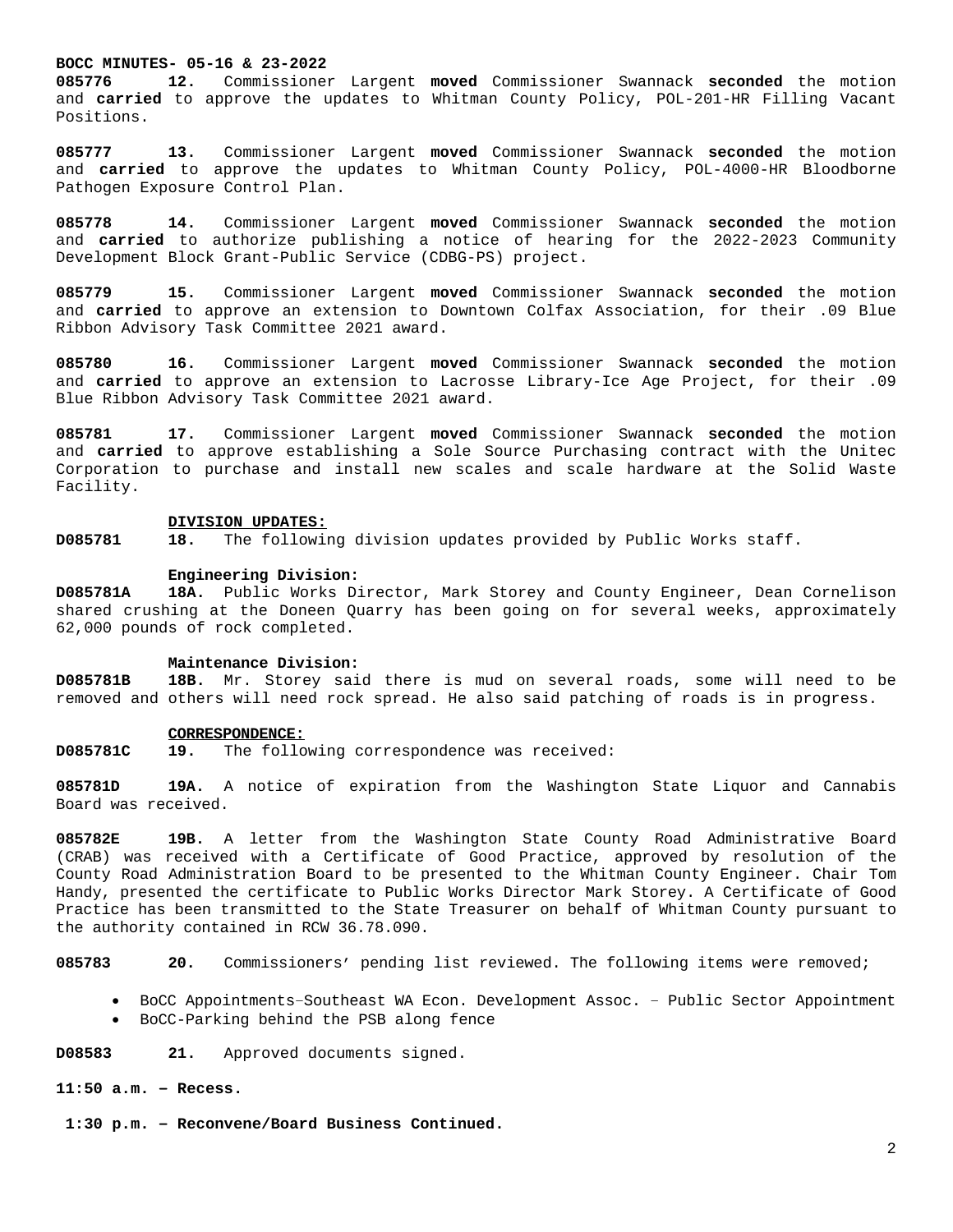**Remotely:** Mike Berney of Palouse River Counseling and Greater Columbia Administrative Service Organization (ASO).

**085784 22.** Mr. Berney reviewed the ASO's meeting of April 7 and May 5, 2022.

**22A.** GCBH – ASO Issue: Fiscal and Administrative Updates

- Warrants and vouchers for March and April were presented and approved.
- The ASO Financial Statements: larger than normal balances in April due to lump sum payments from the State. Financial statements show we are where we need to be.
- GCBH computer servers have reached the end of their useful life. Staff is still getting quotes, but supply chain issues will extend this process.
- Request to authorize the Chair to sign a contract with the Trilogy Recovery Community (Walla Walla) to establish a Recovery Café using one time CARES funding.
- Outcome: Whitman County voted in favor of the motions to approve paying the warrants/vouchers and to authorize the chair to sign the presented contract. All votes were unanimous.
- **22B.** GCBH ASO Issues: State updates:
- No compliance issues to report.
- The new 988 Federal and State-wide behavioral health crisis number is slated to start July 16<sup>th</sup>.
- GCBH will be receiving funding and working to implement two new State-wide programs. The funding will require one new position and 2 current staff will be assigned some new duties:
	- Assisted Outpatient Treatment Programs currently only used in King County.
	- Youth Navigator Programs.
- **22C.** GCBH ASO Issues: ASO Updates
- The State Accountability Audit was completed, and an unmodified opinion was given.

**22D.** Other Issues:

- Whitman County District Court's "Community Court" is up and running.
- The Substance Use Disorder Recovery Navigator Outreach Team for Whitman County is development is progressing. The Program Advisory Group has met three times.
- Practicum Program Update

## **2:00 p.m. – Reconvene/Board Business Continued/Workshop.**

**Present:** Jessica Jensema

**085785 23.** The following items were discussed but no action was taken.

ARPA Budget/McKinstry Project Overages

**3:00 p.m. – Recess.**